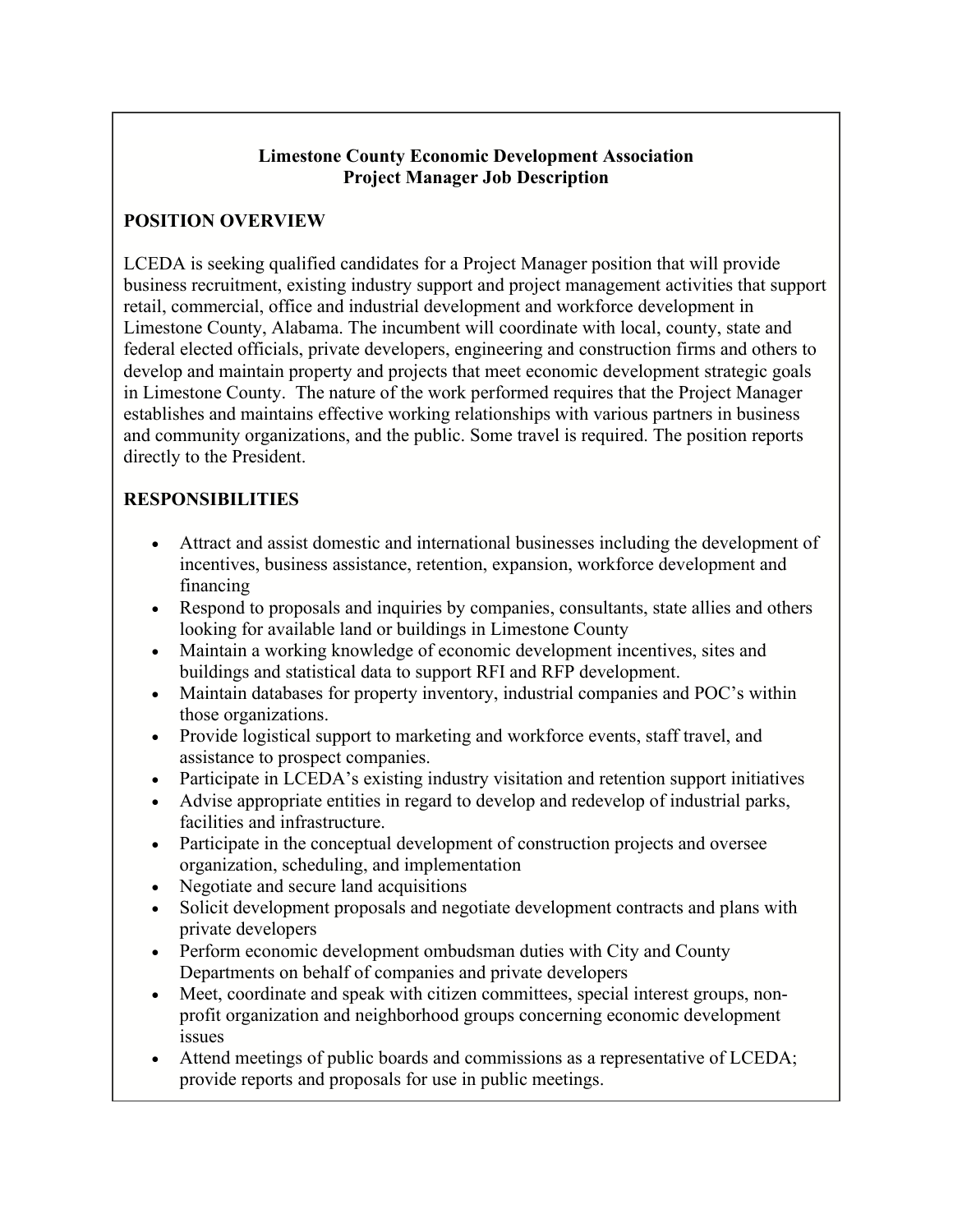- Participate in the development of LCEDA's annual budget; forecast funds needed for staffing, equipment, materials, travel, and supplies.
- Research the economic development needs of the county; recommend the establishment of economic development goals and priorities; develop and prepare effective marketing brochures and other materials that provide a clear definition of the County's advantages, needs and requirements.
- Initiate contact with businesses interested in investing in the community; initiate efforts to attract businesses that meet the County's job requirements and also match the skills and needs of current residents.
- Analyze the needs of present and prospective employers; coordinate efforts to address these needs with the private industry and local educational institutions; work with local business support groups to assist in meeting public and private goals.
- Establish and maintain communications and cooperative efforts with local businesses and business organizations.
- Build and maintain relationships with lead generating organizations and other partners to encourage investment in Limestone County through project location or expansion opportunities.
- Remain engaged in workforce development efforts throughout the region and support efforts to grow a skilled and available workforce.
- Willingness to work a flexible schedule and occasional overnight travel as required
- Other duties as required

## **QUALIFICATIONS**

- A Bachelor's Degree in economic development, marketing, public or business administration, engineering or a related field is preferred.
- Prior professional experience with an emphasis in economic development, workforce development, public or commercial development, construction, project management, marketing, real estate, business assistance and/or public/private finance is required. A combination of multiple aspects of these experiences and/or experience in the public sector is preferred.
- Experience in a position working independently
- Experience in a position analyzing information to solve problems
- Experience in a position interpreting and communicating information written and orally
- Experience in a position developing and maintaining relationships
- Experience in a position requiring negotiation skills
- Experience in a variety of computer applications including, but not limited to Microsoft Office Software, including Word, Excel and PowerPoint and Outlook is required

In addition, applicants must be eligible to work in the United States and have a valid driver's license and an acceptable driving record. Before being hired, applicants will be required to complete a drug screen, background and credit check.